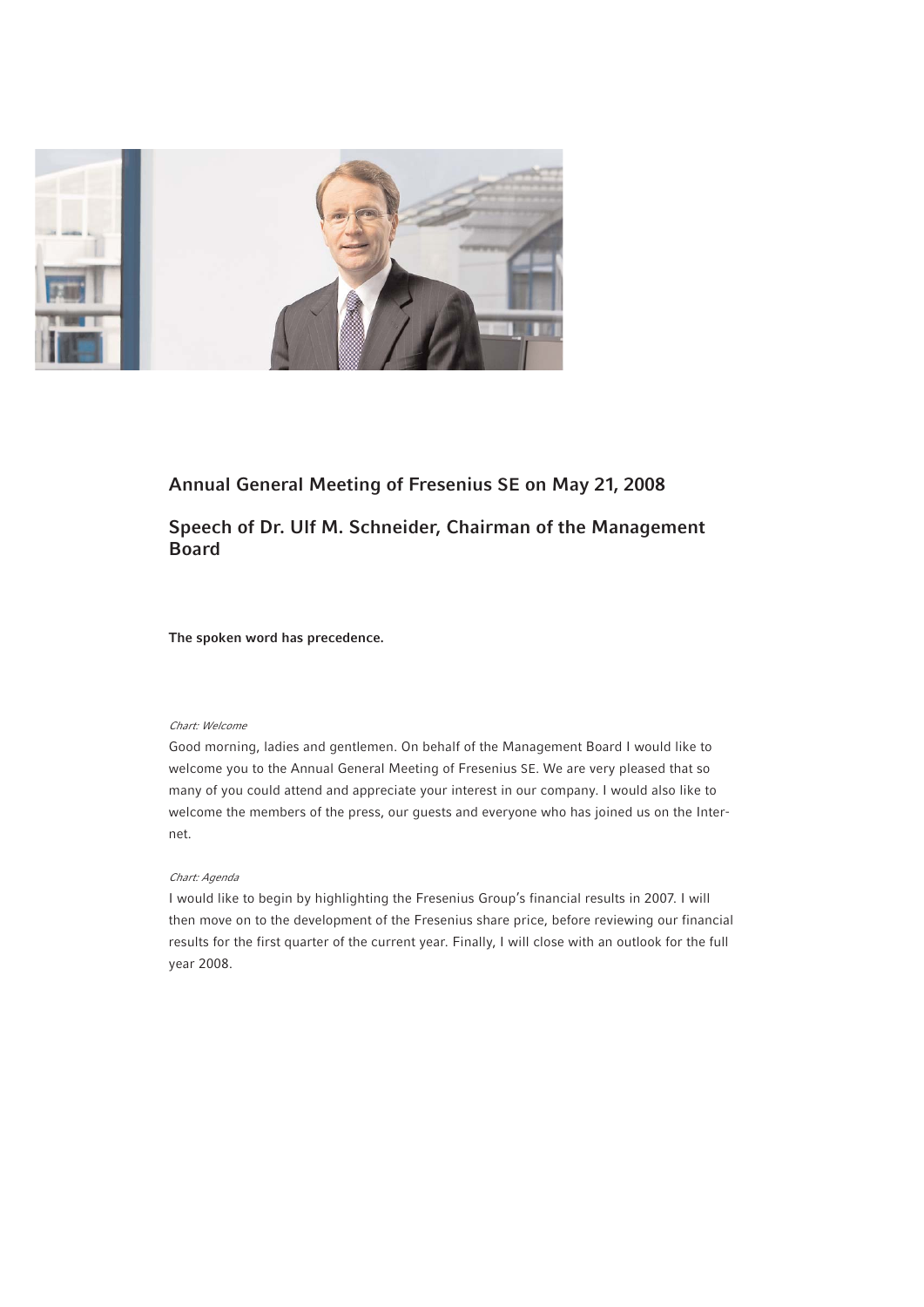#### Chart: Profitable growth in attractive segments of the health care market

Before I go on to discuss our 2007 results in more detail, I would first like to present the Group's new corporate structure to you on this chart. This new structure has been in place effective January 1, 2008. On the left you see Fresenius Medical Care, the global leader in dialysis. Next to it is Fresenius Kabi, the European market leader for infusion therapy and clinical nutrition. There have been no changes in either of these two business segments. On the right of the chart you see Fresenius Helios and Fresenius Vamed which had been grouped together under the holding company Fresenius ProServe. By creating these two separate business segments we have been able to reduce the number of management layers and increase the transparency of our financial reporting. Being a diversified healthcare group we feel it is particularly important to inform you in as much detail as possible across the whole spectrum of our activities.

2007 was a successful year for the Fresenius Group. We achieved record financial results and advanced our growth initiatives in all buisness segments. International expansion was a special focus, particularly in Asia, where we see enormous growth potential in the future. With the acquisition of Renal Solutions in the USA Fresenius Medical Care invested in new technologies. This will enable us to improve our position in home dialysis and intensify our efforts to develop wearable kidney concepts. Moreover, the business in renal pharmaceuticals was expanded. At Fresenius Kabi we strengthened our market position with acquisitions in the field of clinical nutrition and intravenously administered generic drugs. We expanded our regional presence in Chile with the acquisition of the local market leader in infusion solutions. Fresenius Helios acquired several hospitals in 2007, including the Krefeld and Hüls clinics. Krefeld is HELIOS' fifth maximum care hospital with over 1,000 beds. HELIOS managed to successfully master the 2007 market challenges – the increase in value added tax, budget cuts and the wage tariff increases. Fresenius Vamed's order intake and order backlog were at an all time high, providing an excellent base for future growth. By the end of December, Fresenius Biotech filed for marketing authorization for our first cancer drug in the indication of malignant ascites with the European Medicines Agency EMEA.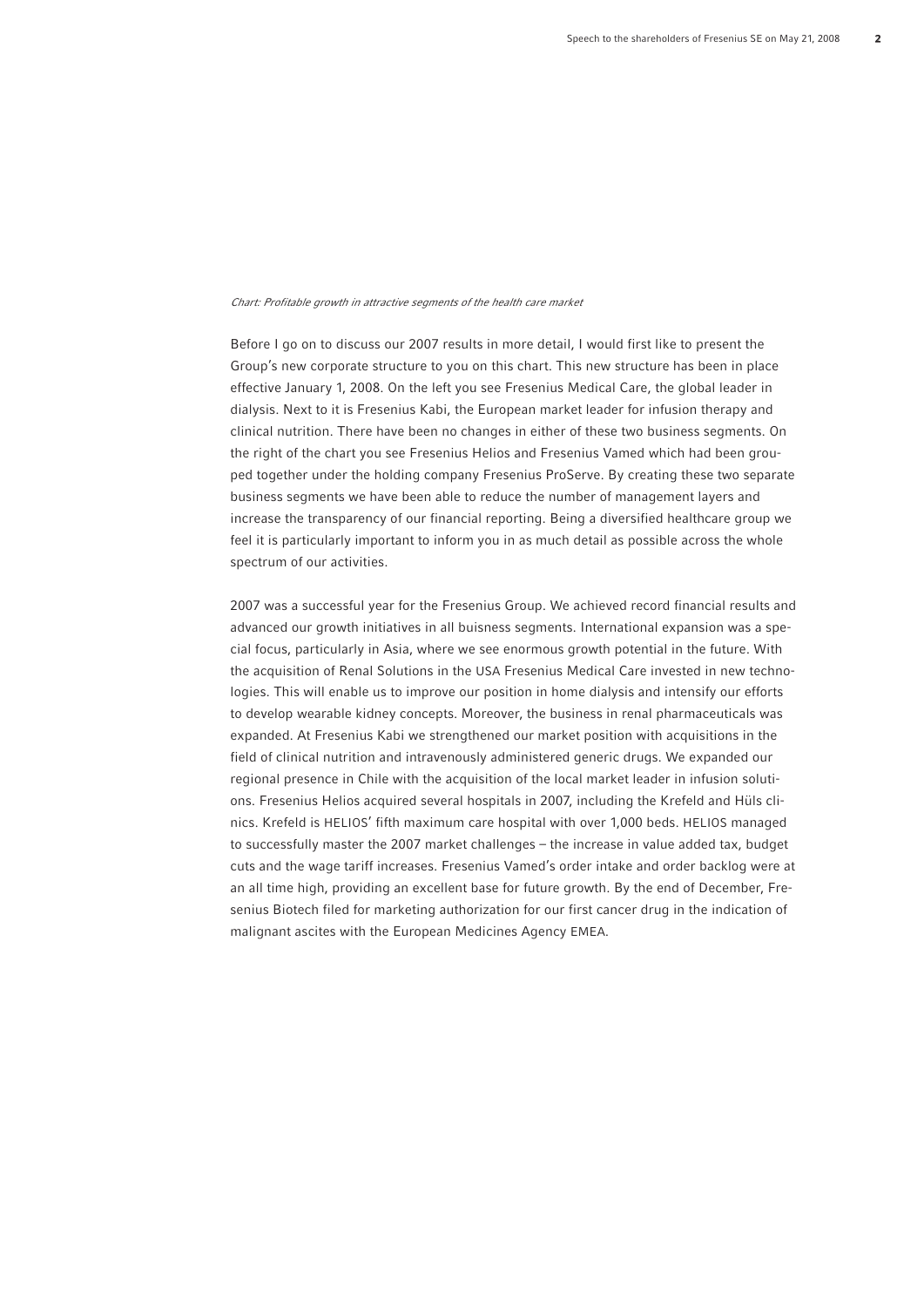## Chart: Fresenius Group: Strong financial results

Now to the 2007 financial results: Let me first draw your attention to the grey shaded area on this chart. We achieved a very positive sales increase of 10% in constant currency and of 5% at actual rates to € 11.4 billion. The US dollar weakness against the euro impacted our reported sales. I would like to point out that these are currency translation effects. We do not have the classic German export problem of producing in a strong currency and having to sell in a weak currency region. Sales generated for instance in North America are matched by local costs in the dollar area.

EBIT increased by 17 % in constant currency to  $\epsilon$  1.6 billion. Net income grew even stronger by 28% to  $\epsilon$  410 million. At actual exchange rates the growth was 24%. It is important that, without exception, all business segments grew their earnings at double-digit rates, and did so for the third year running. This provides a high degree of financial stability for the Group. As you can see on the left-hand side of the chart, 2007 fits into a very positive track record: the compound annual growth rate is 13% for sales and 37% for net income.

### Chart: Fresenius SE: ~15% dividend increase proposed

Dear shareholders, we are pleased to propose the 15th consecutive dividend increase. We propose to increase the dividend by about 15  $%$  to 66 eurocents per ordinary share and 67 eurocents per preference share. This increase reflects the excellent financial results achieved in 2007 as well as our confidence in a further positive development of Fresenius. It is our intention to continue this earnings-linked dividend policy.

Fresenius has prepared its 2007 consolidated financial statements according to US GAAP on a voluntary basis in addition to the mandatory IFRS statements. The financial statements under these two standards are largely identical. You will find further information in the annual report, which also contains the disclosures required pursuant to section 289 and section 315, paragraphs 4 of the German Commercial Code.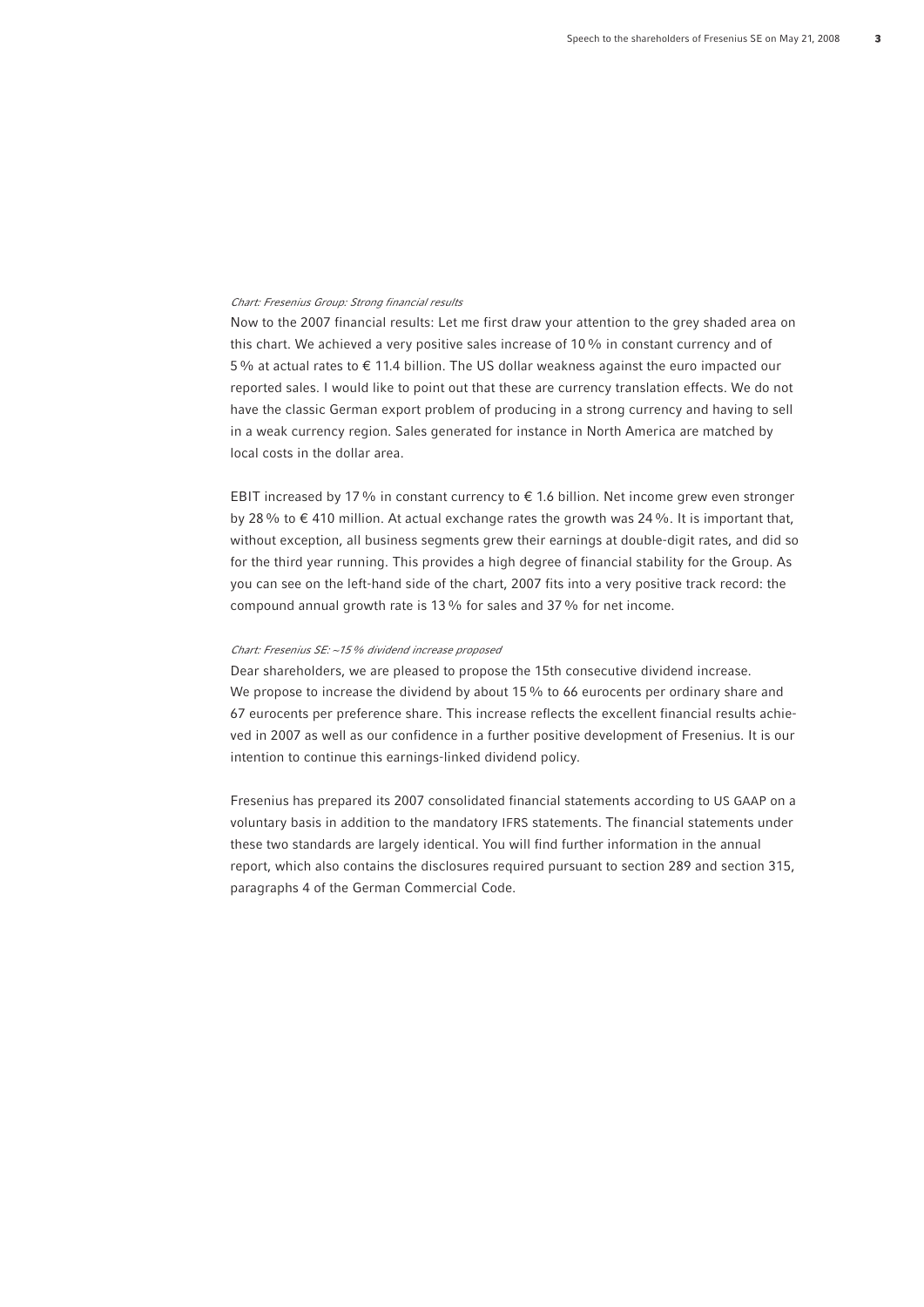At this point I would like to thank all the employees on behalf of the Management Board. Their contribution in 2007 was truly outstanding. Their enthusiasm and commitment to excellence will be key to achieve our future goals.

#### Chart: Fresenius share price development in 2007

Now to the Fresenius share price development. The excellent financial results and the positive outlook have not been adequately reflected in the share price. The uncertainty that took hold of the capital market in the second half of the year, triggered by the subprime crisis in the US property market and by rising oil prices, affected the Fresenius share price. In 2007, the Fresenius ordinary share increased 11% and the preference share 5%. The ordinary share outperformed the M-DAX, which closed the year up 5%, while the preference share's performance matched that of the M-DAX. At the end of 2007 Fresenius had a market capitalization of approximately  $\epsilon$  8.8 billion compared to  $\epsilon$  8.1 billion at the end of 2006.

The Fresenius shares were also affected by the turbulence on the stock markets in the first months of this year. The ordinary share is currently up 9% and the preference share is down 2% from the level at the end of 2007. The M-DAX increased 2%.

I am convinced that the Fresenius shares will continue to be an attractive investment in future. This is supported by a good financial outlook and the successful continuation of our growth initiatives. The vast majority of analysts continue to rate the Fresenius shares as a clear buy.

#### Chart: Fresenius Group: Successful start into 2008

I will now discuss the first quarter of 2008 before presenting the outlook for the full year. We had a successful start into the fiscal year 2008. In constant currency, Group sales increased 8% to € 2.8 billion. At actual exchange rates, the growth was 1%. This difference is mainly attributable to the average US dollar/euro rate depreciating 14% from the first quarter of 2007. The development of net income was excellent, increasing by 13% in constant currency to  $\epsilon$  100 million.

Chart: Fresenius Medical Care: Financial results and outlook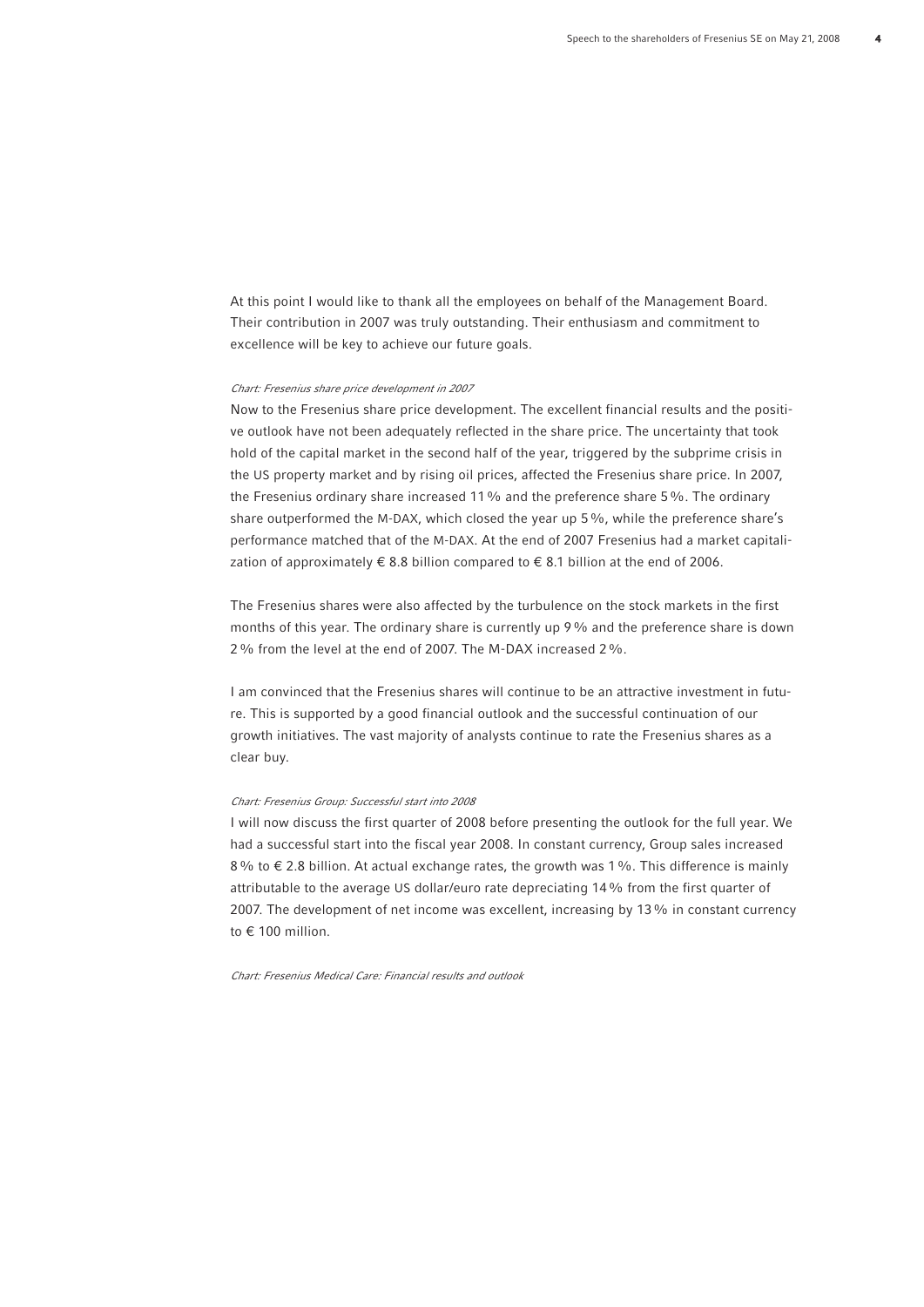All business segments are fully on track and well positioned to achieve their targets for 2008. Fresenius Medical Care had a very good start and fully met our expectations. Sales were up 8% to US\$ 2.5 billion. Organic growth was 5%. Net income for the first quarter increased 16% to US\$ 186 million.

For 2008, the company has fully confirmed its outlook and expects to achieve revenue of more than US\$ 10.4 billion, an increase of more than 7%. Net income is expected to be between US\$ 805 and 825 million, an increase of 12 to 15%.

#### Chart: Fresenius Kabi: Financial results and outlook

Fresenius Kabi achieved excellent results in the first quarter of 2008. Sales increased by 13 % to € 545 million. Organic growth was 8 %. EBIT grew by 13 % to € 87 million.

Fresenius Kabi has also fully confirmed its outlook for 2008. The company targets sales growth of 12 to 15% in constant currency. Further, Fresenius Kabi forecasts an EBIT margin of around 16.5%.

## Chart: Fresenius Helios: Financial results and outlook

Now to Fresenius Helios. The company increased sales by 16 % to € 509 million. Acquisitions contributed 11%, especially the Krefeld and Hüls hospitals. Organic growth was 4%. EBIT was up 19% to  $\epsilon$  38 million due to the very strong financial performance of the established clinics. As expected, the first-time consolidation of the Krefeld and Hüls hospitals had a negative impact on earnings. However, Fresenius Helios still improved its EBIT margin by 20 basis points to 7.5%.

Fresenius Helios fully confirms its outlook for 2008. The company expects to achieve sales of more than  $\epsilon$  2 billion and 50 million. EBIT is projected to increase to  $\epsilon$  160 to 170 million, up from € 155 million in 2007, including the negative contribution of the clinics in Krefeld and Hüls.

### Chart: Fresenius Vamed: Financial results and outlook

Finally, Fresenius Vamed. VAMED increased sales by 1% to  $\epsilon$  74 million. EBIT was  $\epsilon$  4 million, which is about € 1 million less than in the same quarter last year. However, the sales and earnings development at Fresenius Vamed is fully in line with our expectations. Our experience is that, due to the nature of the project business, financial results are much stronger in the second half than in the first quarters of the year.

Fresenius Vamed also fully confirms its outlook for 2008 and expects to grow both sales and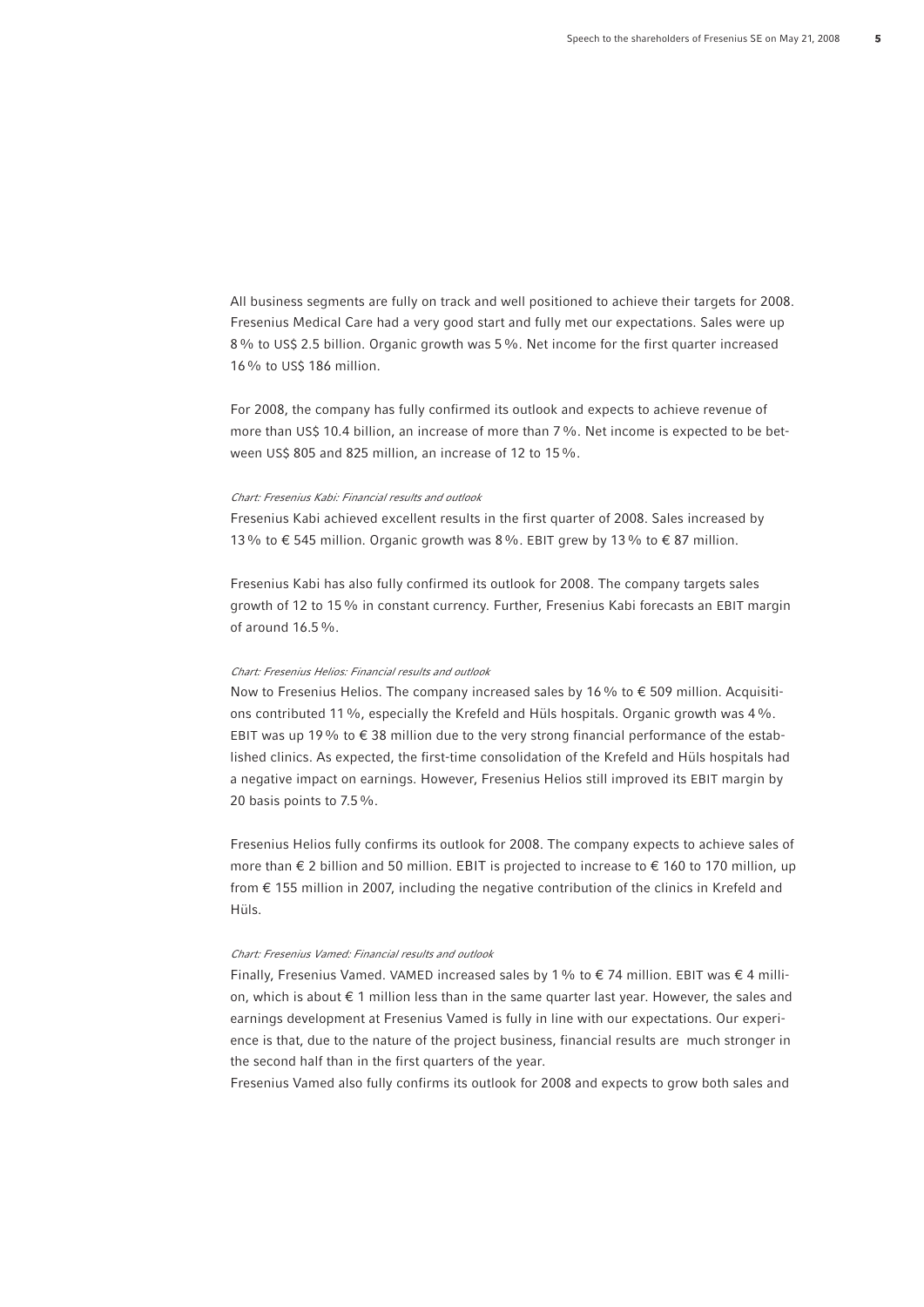## EBIT by 5 to 10%.

#### Chart: Fresenius Group: Positive outlook for 2008

Ladies and gentlemen, the expectations of our business segments add up to a very positive 2008 outlook for the Group. Sales are expected to grow by 8 to 10% in constant currency. Still stronger growth is forecast for net income, which is expected to increase by 10 to 15%. We are continuing to invest into growth. We plan to increase capex spending to a new record level of € 750 million.

## Chart: Fresenius Group: Sustained profitable growth

Fresenius expects further profitable growth beyond the year 2008. As you know, we have set ourselves the goal "15/15 in 2010". This means that we are targeting Group sales of about € 15 billion and a Group EBIT margin of 15% in 2010.

Finally, I would like to highlight some important features that are characteristic of our company and our business. They have special relevance in times of economic turbulence like the present:

- $\blacktriangleright$  First: Our business segments address markets that are non-cyclical. This allows us to achieve sustainable growth. This growth is driven by the strong demand for high-quality healthcare. The combination of cyclical resilience and steady growth is a special quality of our company.
- b Second: We achieve industry-leading organic growth in all business segments. Growth rates are different within the business segments according to the markets they serve. However, our aim is to achieve industry-leading organic growth since this is by far the most profitable form of growth.